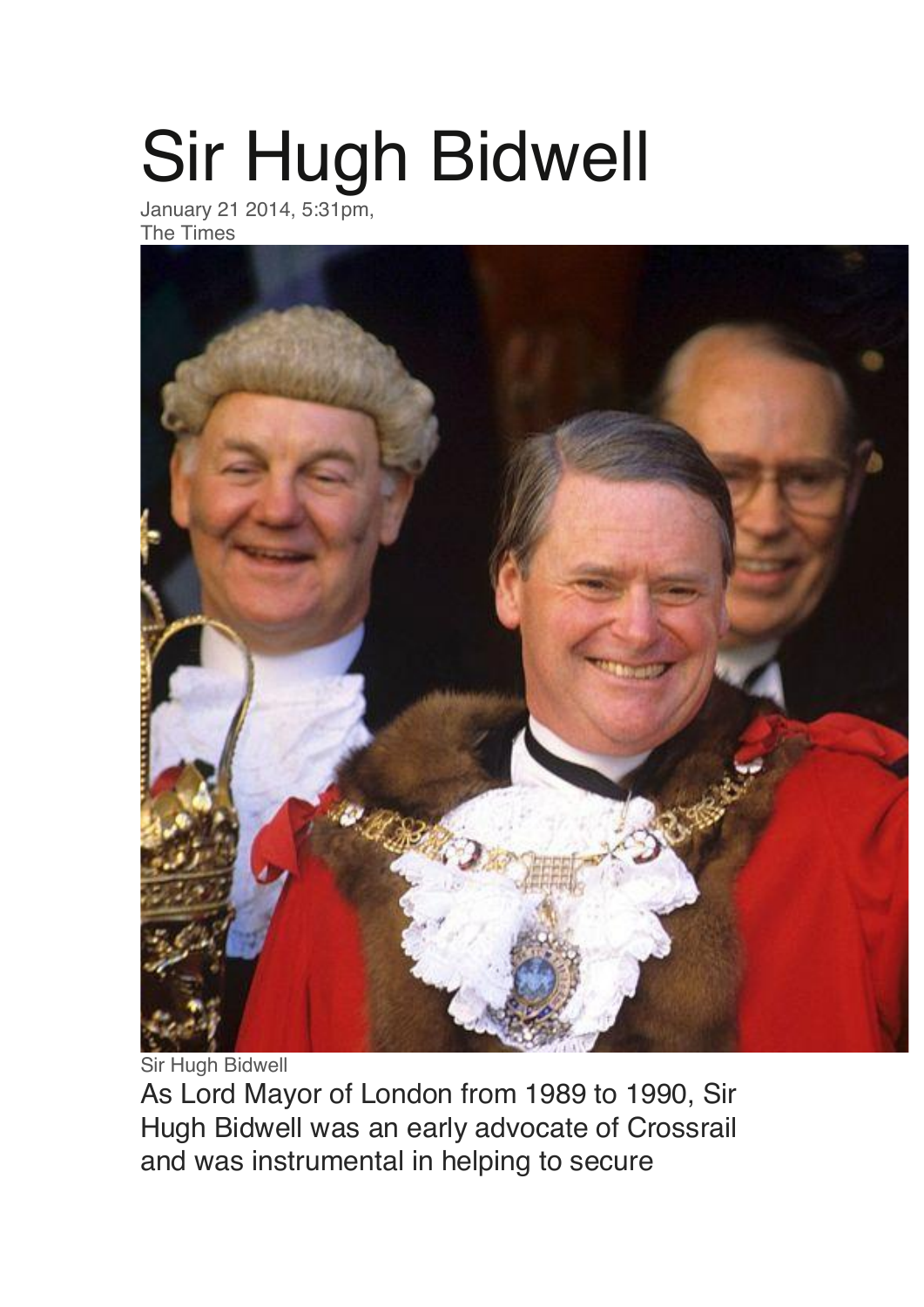agreement from the Government to proceed with a project that he regarded as critical to the long-term competitiveness of the City of London, a subject which he remained passionate about for the rest of his life. As recently as November, despite fighting against motor neurone disease, he found the energy to meet and brief Daniel Moylan, the Mayor of London's aviation adviser, on his views about London airport policy.

Hugh Charles Philip Bidwell was born the eldest child of Edward Bidwell, a wine importer, and his wife, Elizabeth. He was educated at Stoneyhurst College, subsequently commissioned in the East Surrey Regiment, and was seconded to the King's African Rifles, serving with the latter in Nyasaland. In his mid-twenties Bidwell embarked upon what was to be a long and successful career in the food business, serving successively as managing director of Viota Foods and as a director of Robertson's Foods before joining Pearce Duff as deputy chairman and managing director in 1970, becoming chairman the following year. Subsequently, for eight years, he was president of the British Food Export Council. In this capacity he once spoke in French at the opening of the SIAL food exhibition in Paris, sharing a platform with Edward Heath, the Prime Minister, which prompted the Sunday Times business section to remark that "Monsieur Bidwell did a good job promoting the entente cordiale but the quality of his French made Monsieur Heath sound like a founding member of the Academie Francaise!"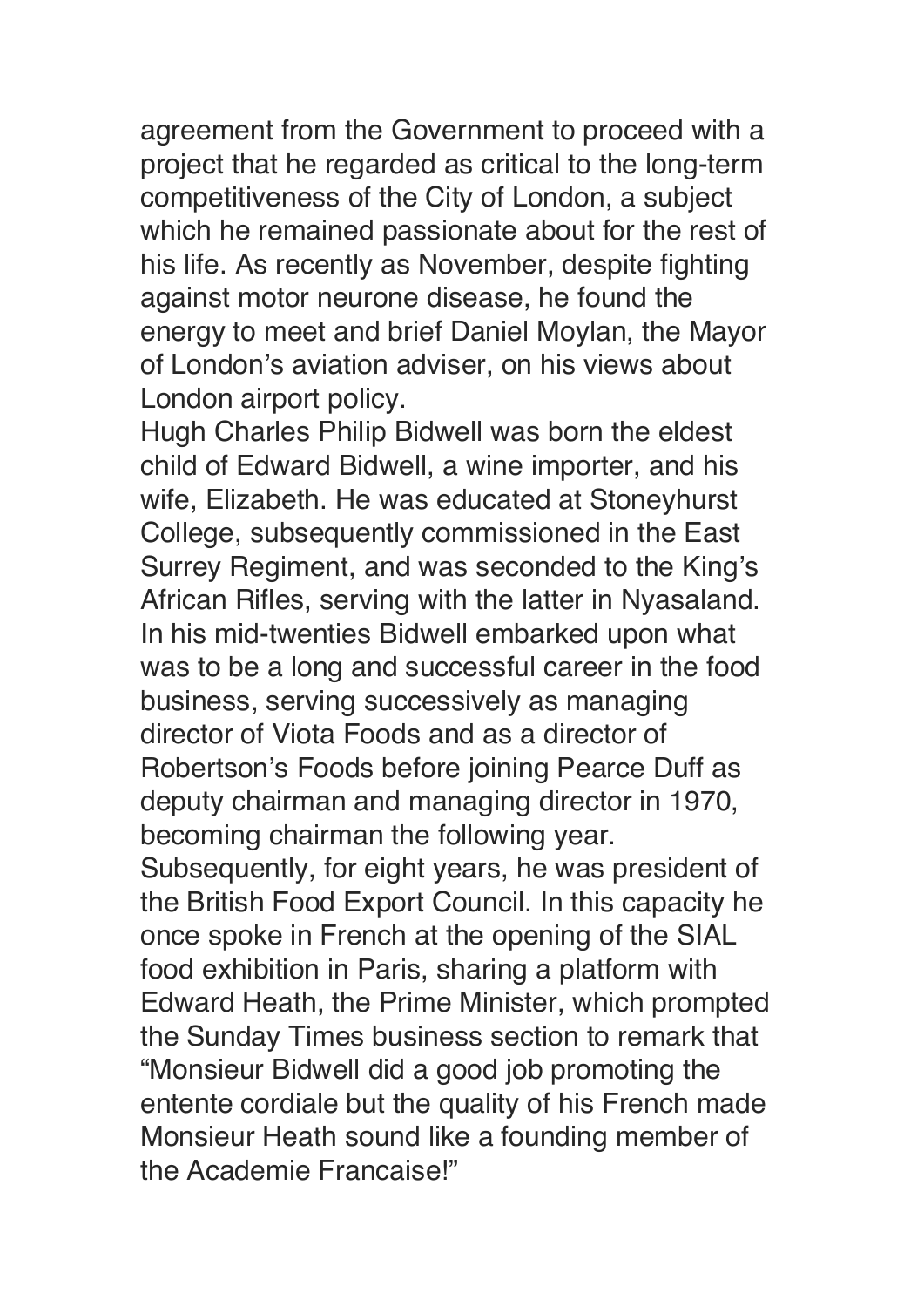Elected Alderman for Billingsgate Ward in 1979, Bidwell served as Master of the Worshipful Company of Grocers and as Sheriff of the City of London, and was elected Lord Mayor for 1989-90, when he was appointed GBE. Throughout his year of office he travelled extensively and his visit to Kyiv in 1990 marked the first official visit of a Lord Mayor of London to the Soviet Union.

After stepping down as mayor, Bidwell served variously as chairman of Riggs AP Bank, deputy chairman of the conference and exhibition company ITE Group, and chairman of both British Invisibles (set up to promote UK financial services abroad) and the London Tourist Board.

In his final months, battling against motor neurone disease without a word of complaint, Bidwell demonstrated a remarkable spirit and strength of character symbolic of the determination that characterised his life. He hosted three wonderful lunches at White's for 60 of his friends, providing an opportunity for him to entertain and share memories and amusing anecdotes with those he loved and cared about most. He will be remembered most for his kindness, generosity and good humour. He married Jenifer Celia Webb, a dedicated gardener and flower arranger, in 1962. They had three children. His wife supported him in his civic life and a in wide range of charitable activities until her death in 2001. In 2003 Bidwell married Priscilla Pode. He is survived by her, by two sons, James